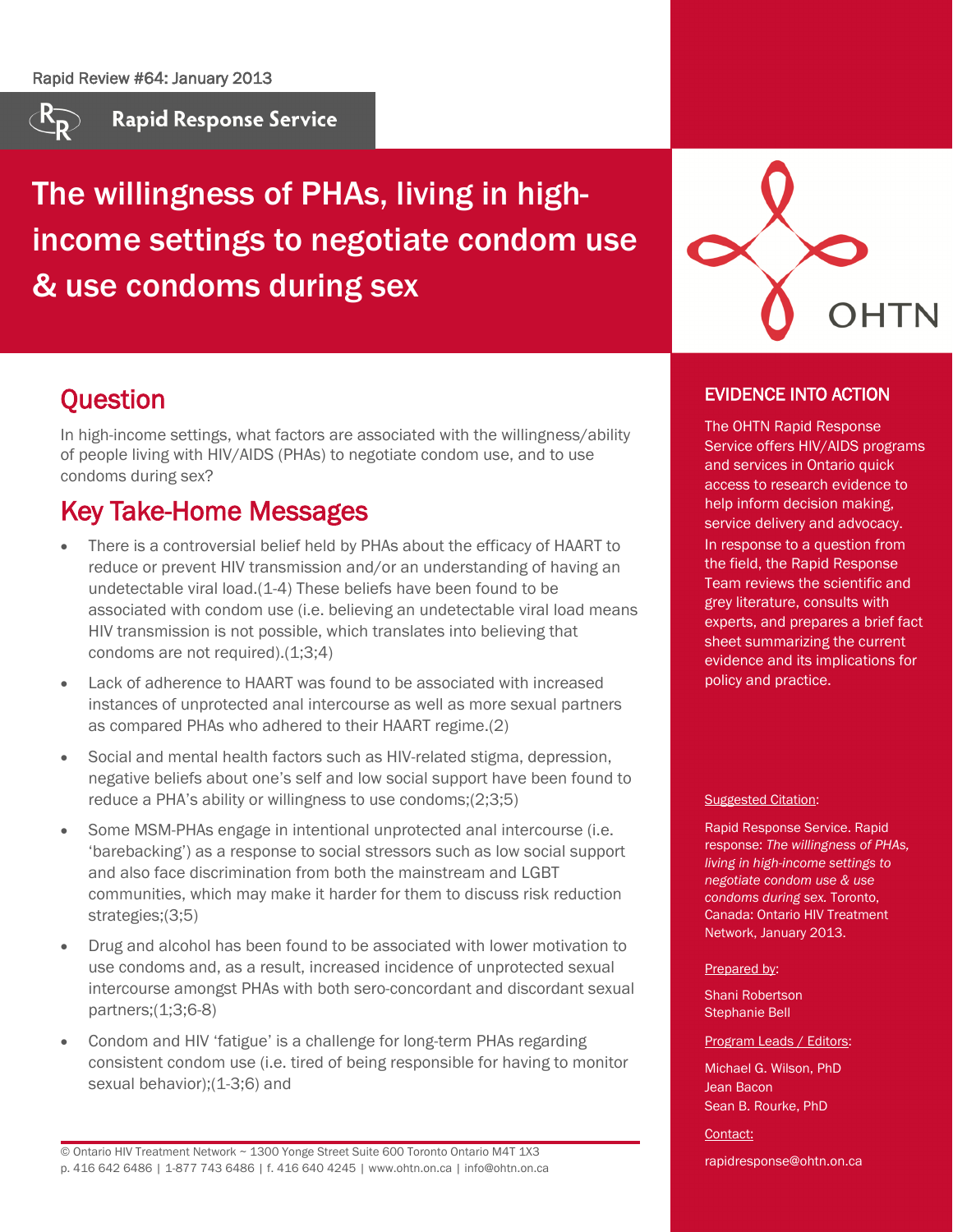### **References**

- 1) Brennan DJ, Welles SL, Miner MH, Ross MW, Rosser BRS. HIV treatment optimism and unsafe anal intercourse among HIV-positive men who have sex with men: Findings from the Positive Connections Study. AIDS Education and Prevention 2010;22(2):126-37.
- 2) Joseph HA, Flores SA, Parsons JT, Purcell DW. Beliefs about transmission risk and vulnerability, treatment adherence, and sexual risk behavior among a sample of HIVpositive men who have sex with men. AIDS Care 2010;22(1):29-39.
- 3) Kelly BC, Bimbi DS, Izienicki H, Parsons JT. Stress and coping among HIV-positive barebackers. AIDS & Behavior 2009;13(4):792- 7.
- 4) Persson A. Reflections on the Swiss Consensus Statement in the context of qualitative interviews with heterosexuals living with HIV. AIDS Care 2010;22(12):1487-92.
- 5) Rojas CD, Coquelin V, Sempe S, Jablonski O, Le Gall JM, Andreo C et al. Barebacking and sexual health in the French setting: "NoKondom Zone" workshops. AIDS Care 2012;24(8):1046-51.
- 6) van Kesteren NMC, Hospers HJ, Kok G. Sexual risk behavior among HIV-positive men who have sex with men: A literature review. Patient Educ Couns 2007;65(1):5-20.
- 7) Weller SC, Davis BK. Condom effectiveness in reducing heterosexual HIV transmission. Cochrane Database of Systematic Reviews 2002;  $(1).$
- 8) Williams M, Bowen A, Atkinson JS, Nilsson-Schonnesson L, Diamond PM, Ross MW et al. An assessment of brief group interventions to increase condom use by heterosexual crack smokers living with HIV infection. AIDS Care 2012;24 (2):220-31.
- 9) Niderost S, Gredig D, Roulin C, Rickenbach M, Swiss Hiv CS, Study Group. Predictors of HIV-protection behaviour in HIV-positive men who have sex with casual male partners: A test of the explanatory power of an extended Information-Motivation-Behavioural Skills model. AIDS Care 2011;23(7):908-19.

• Condom use amongst HIV-positive MSM is related to regular condom use being a subjective norm for themselves and their peers.(9)

## The Issue and Why It's Important

On Friday 5 October 2012, the Supreme Court of Canada released two decisions regarding the criminal law obligation of PHAs to disclose their HIV status to sexual partners. Amongst other changes to the law, the Supreme Court decided that people living with HIV (PHAs) do not have a criminal law duty to disclose their HIV status to a sexual partner prior to sexual intercourse if: 1) a condom is used; and 2) the HIV-positive person's HIV viral load is "low." In high-income settings, access to condoms is not a resource issue, although it may be a cost issue for PHAs of low socio-economic status. However these are not the only factors associated with one's willingness to negotiate condom use. Mental health challenges such as low self-esteem, lack of autonomy,(2;3;5) and a lack of cultural acceptance of condoms,(9) also impact condom negotiation and use. Based on the details of Supreme Court's decision, the following groups may be disproportionately impacted: marginalized PHAs, women in abusive relationships, newcomers to Canada, members of African/Caribbean/Black communities, Aboriginal people, and other people who face challenges accessing health, social and legal services.

### What We Found

The majority of studies reviewed focused on individual and social factors that impact condom use. These include: self-efficacy; beliefs about HIV treatment; understanding what it means to have an undetectable viral load in relation to HIV transmission; drug and alcohol use; adherence to and beliefs about HAART; condom fatigue; HIV fatigue; emotional and relationship priorities; stigma and discrimination; and group norms.

Three studies, based in North America, looked at the sexual behaviours of HIVpositive MSM and found that MSM on the HAART regime who also believed that treatment reduces the risk of HIV transmission, were more likely to report instances of unprotected sex with partners.(1-3) One US-based study found that HIV-positive MSM who were non-adherent to their HAART regime were also more likely to report more sexual partners and more instances of unprotected sexual activity compared to MSM who adhered to their treatment regime.(2) Similar results were found in studies that focused on heterosexuals. One study based in Australia, looked at the beliefs of heterosexual sero-discordant couples about HAART as a form of HIV prevention.(4) Specifically, couples were asked whether they believed that with their HIV-positive partner on HAART and their viral load being undetectable if there was still a need to use condoms.(4) Results were mixed with some HIV-negative partners believing HAART and undetectable viral load was sufficient to prevent HIV transmission. Others, especially the HIV-positive partners were more cautious, with not wanting to take the chance of transmitting the disease to their partner and enforced condom use.(4)

Social and mental factors were also found to impact PHAs motivation to use condoms. A study from the United States that looked at barebacking among HIVpositive MSM found that engaging in unprotected anal intercourse for some MSM is a means of coping with the stresses they encounter in their daily lives,(3) such as living with HIV, social alienation and both internal and external homophobia. Furthermore, the study found that HIV-positive MSM who consider themselves to be barebackers, were more likely to report mental health issues and a low sense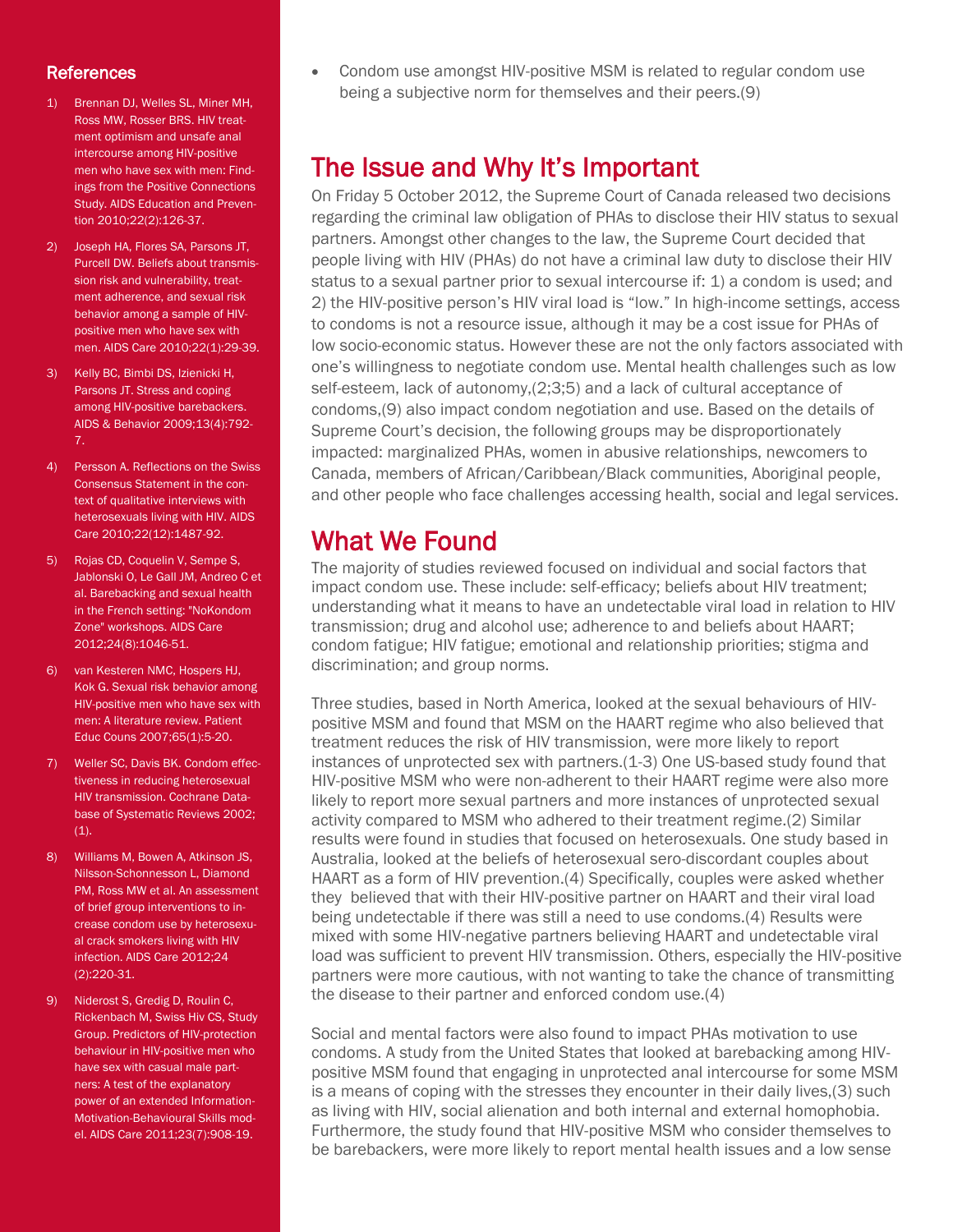of overall well-being.(4) A French study that focused on self-identified 'barebackers' revealed that they experience discrimination from others in the LGBT community and they feel isolated as a result.(5) While the findings suggest that there is a desire from many in this group to engage in discussions around risk reduction strategies to employ while barebacking, there is no space to do so.(5)

Drug and alcohol issues further compound these social and mental issues. Five studies that examined PHAs willingness and ability to negotiate and use condoms found that it was negatively impacted by drug and/or alcohol use. (1;3;6-8) One study found that drug use be a stress coping mechanism for some (3) and other studies find consistent evidence that drug use plays a significant role in increasing high risk sexual behavior among both heterosexuals and gay men/MSM (e.g., by affecting judgment and ability to negotiate condom use). (6;7)

In addition to social stresses, and drug and alcohol use, persons living with HIV/ AIDS for a long period of time (i.e. long-term survivors) also have to contend with issues relating to condom fatigue (1) and HIV fatigue.(2;3;6) Condom fatigue is a term that describes the reduced use of condoms during sex, and based on the findings of a US study found, this may explain why there is a marked increase in unprotected sexual activity among white, educated HIV-positive MSM (especially when drugs or alcohol are used).(1) The study also found that this group is less likely to use condoms if alcohol is used prior to intercourse, as well as if they believe that they are impervious to the impact of possible HIV transmission due to their race and social standing (1). However, conclusions were not able to be drawn about whether this belief of protection from legal charges, the use of drugs or alcohol, or a combination of the two were the principal factors driving the lack of use of condoms.(1)

HIV fatigue is related to both the challenges of living with HIV over a long period of time,(2;3) as well as feeling the pressure of being the caretaker in a sexual relationship.(6) In a systematic review that assessed the sexual risk behaviours of HIV-positive MSM (including views about the efficacy of HAART against HIV transmission) found that many long-term HIV-positive MSM become fatigued in the sense of having to always monitor their sexual behavior.(6) This finding is similar to those of another study that found that engaging in unprotected anal intercourse is used by long-term HIV-positive MSM as a means of gaining some measure of freedom from the rigid care and behaviours that have had to consistently follow and adhere to.(3)

Finally, normalizing condom use was found by a Swiss study to be a major factor in explaining the use of condoms during sexual intercourse by PHAs.(9) The study found that among HIV-positive MSM with casual sex partners that behavior skills (i.e. communicating about condom use and sexuality), and information (i.e. knowledge of transmission risk and how to use condoms) were not significant factors in predicting condom use.(9) Instead, the use of condoms was found to be directly linked to the long-term habitual behavior of a participant (i.e. using condoms with steady and casual partners in the past helped predict future use). Another study assessed condom use among African-American heterosexual crack smokers and found that the ability to discuss HIV risk and condom use amongst their peers increased the likelihood of using condoms as well awareness of the risk of HIV transmission.(8)